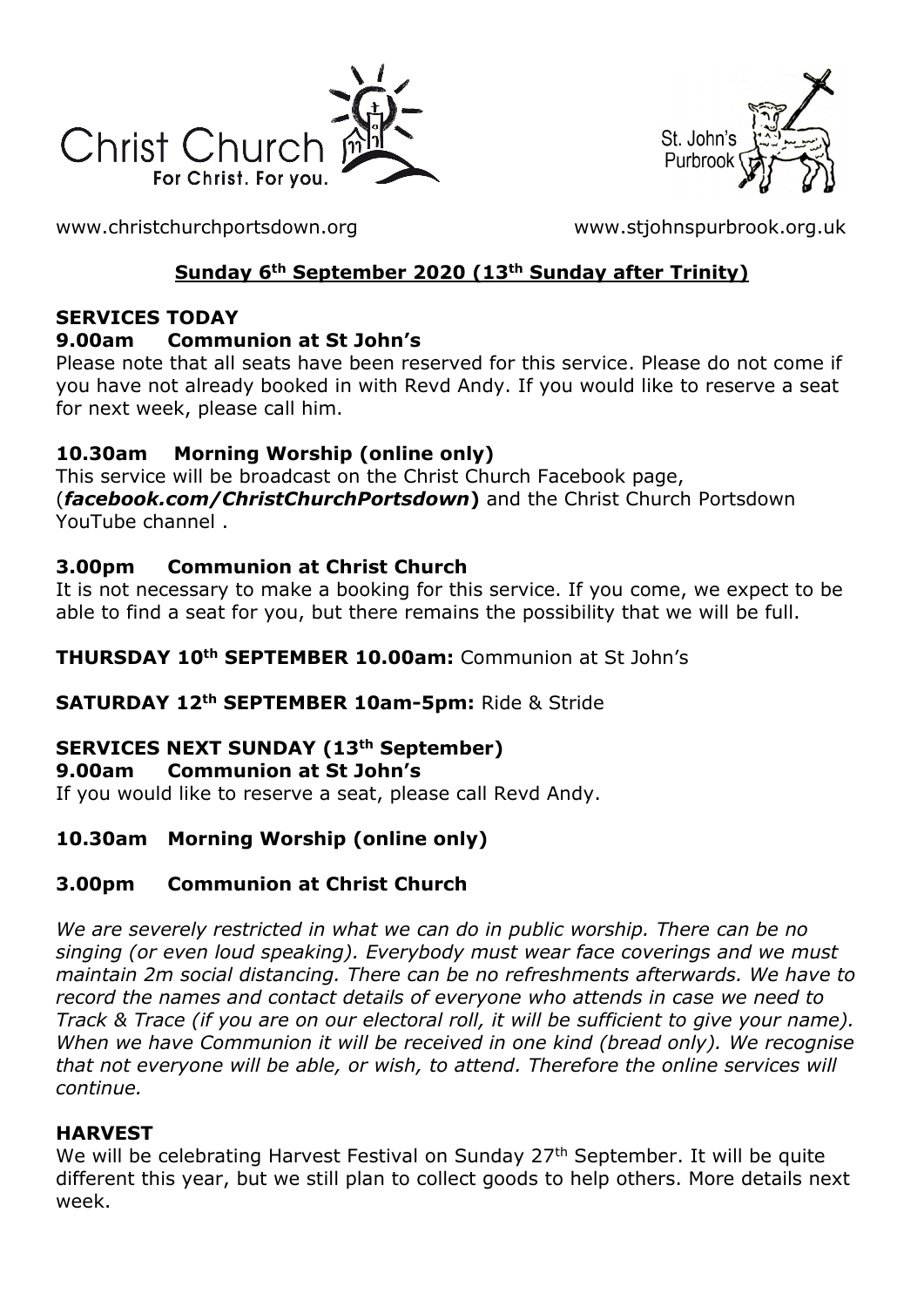THE **ORDINATION OF MATT GROVE** as Deacon will take place at Christ Church on Saturday 10<sup>th</sup> October at 11.30am. Attendance will be severely limited, but we hope to stream the service online.

#### **GIVING**

Both of our churches are experiencing reduced income from cancelled hall bookings and the lack of collections at services. If you usually give in the plate (cash or envelopes), please do consider switching to Direct Debit or online payment. The best way to do this is via the Parish Giving Scheme, which can now be done online or by telephone. You can register online at **register.parishgiving.org.uk** or by calling **0333 002 1271**

To register you will need the following details:

For Christ Church: Parish: Portsdown Christ Church Diocese: Portsmouth PGS Parish Code: 290629068

For St John's: Parish: St John the Baptist Village: Purbrook Diocese: Portsmouth PGS Parish Code: 290629070

You will also need your own bank details.

If you prefer to give direct to Christ Church (either by Standing Order as a one-off payment) then see details at christchurchportsdown.org/more/giving . For details of giving to St John's please contact the Vicar or Warden.

| <b>CONTACTS</b>      |                                            |
|----------------------|--------------------------------------------|
| <b>Vicar</b>         | Revd Andy Wilson (day off Monday)          |
|                      | vicar@christchurchportsdown.org            |
|                      | purbrookvicar@gmail.com                    |
| <b>Associate</b>     | <b>Revd Laura Cameron</b>                  |
| <b>Minister</b>      | revdlauracameron@gmail.com                 |
| <b>Curate</b>        | <b>Matt Grove</b>                          |
|                      | matt.grove@christchurchportsdown.org       |
| <b>Churchwarden</b>  | <b>Bill Jeffery</b>                        |
| <b>SJP</b>           | purbrookchurch@gmail.com                   |
| Churchwarden         | <b>Stephen Anderson</b>                    |
| <b>CCP</b>           | stephen.anderson@christchurchportsdown.org |
| <b>Administrator</b> | <b>Emma Evans</b>                          |
|                      | parish.office@christchurchportsdown.org    |
| <b>Hall Manager</b>  | Jacqui Wilson                              |
| <b>CCP</b>           | hall.manager@christchurchportsdown.org     |
| Website              | <b>Matt Doe</b>                            |
|                      | webmaster@christchurchportsdown.org        |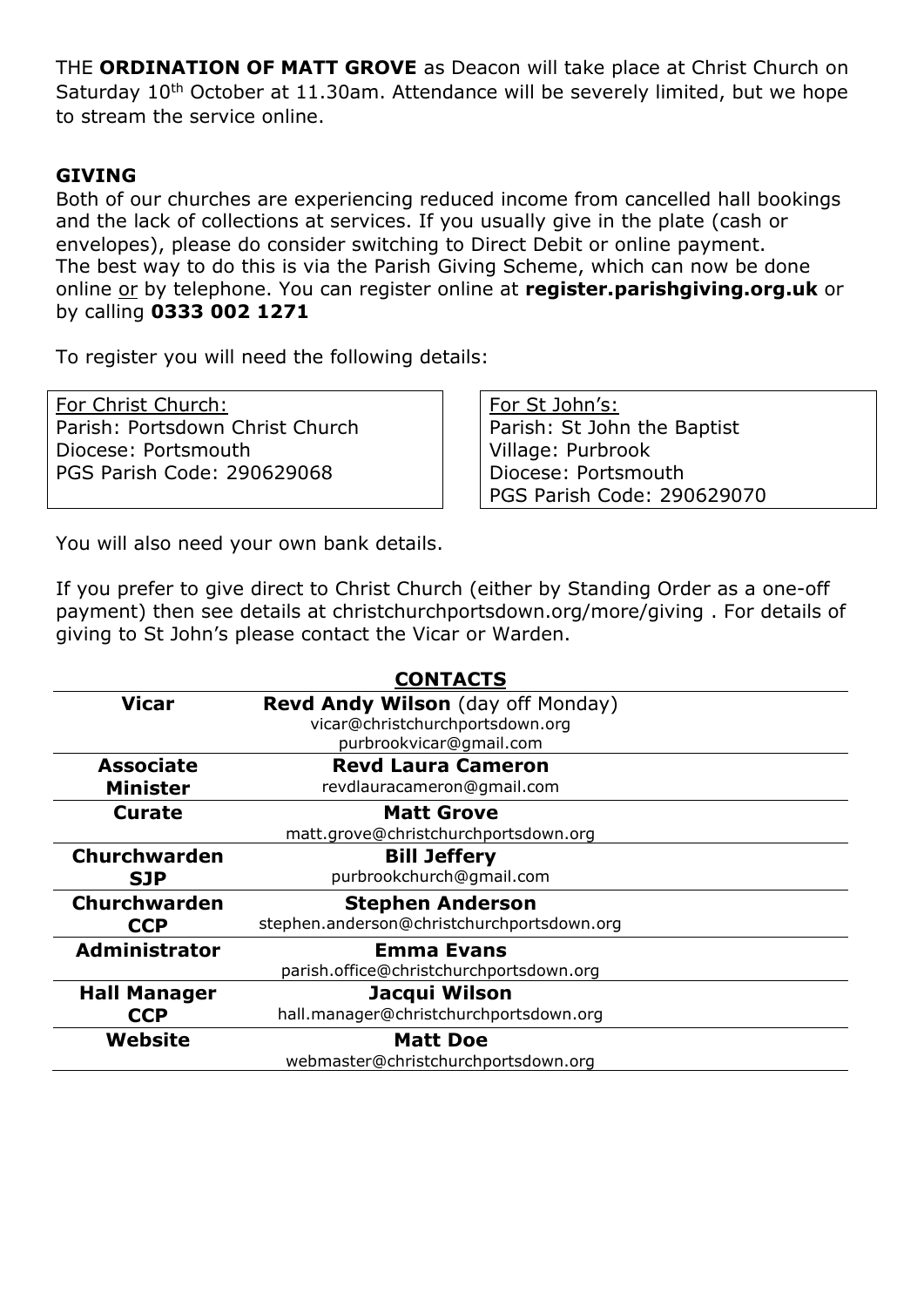### **Sunday 6 September 2020 13th Sunday after Trinity**

### **Collect**

Almighty God, you search us and know us: may we rely on you in strength and rest on you in weakness, now and in all our days; through Jesus Christ our Lord. Amen.

### **Exodus 12:1–14**

 $12$  The Lord said to Moses and Aaron in the land of Egypt:  $2$  This month shall mark for you the beginning of months; it shall be the first month of the year for you.<sup>3</sup> Tell the whole congregation of Israel that on the tenth of this month they are to take a lamb for each family, a lamb for each household.<sup>4</sup> If a household is too small for a whole lamb, it shall join its closest neighbour in obtaining one; the lamb shall be divided in proportion to the number of people who eat of it.<sup>5</sup> Your lamb shall be without blemish, a year-old male; you may take it from the sheep or from the goats.  $6$  You shall keep it until the fourteenth day of this month; then the whole assembled congregation of Israel shall slaughter it at twilight. <sup>7</sup> They shall take some of the blood and put it on the two doorposts and the lintel of the houses in which they eat it.  $8$  They shall eat the lamb that same night; they shall eat it roasted over the fire with unleavened bread and bitter herbs. <sup>9</sup> Do not eat any of it raw or boiled in water, but roasted over the fire, with its head, legs, and inner organs.  $^{10}$  You shall let none of it remain until the morning; anything that remains until the morning you shall burn.  $11$  This is how you shall eat it: your loins girded, your sandals on your feet, and your staff in your hand; and you shall eat it hurriedly. It is the passover of the Lord. <sup>12</sup> For I will pass through the land of Egypt that night, and I will strike down every firstborn in the land of Egypt, both human beings and animals; on all the gods of Egypt I will execute judgements: I am the Lord.  $^{13}$  The blood shall be a sign for you on the houses where you live: when I see the blood, I will pass over you, and no plague shall destroy you when I strike the land of Egypt.  $14$  This day shall be a day of remembrance for you. You shall celebrate it as a festival to the Lord; throughout your generations you shall observe it as a perpetual ordinance.

# **Psalm 149**

<sup>1</sup> Alleluia. O sing to the Lord a new song; sing his praise in the congregation of the faithful. <sup>2</sup>Let Israel rejoice in their maker; let the children of Zion be joyful in their king,  $3$  Let them praise his name in the dance; let them sing praise to him with timbrel and lyre. <sup>4</sup> For the Lord has pleasure in his people and adorns the poor with salvation.<sup>5</sup> Let the faithful be joyful in glory; let them rejoice in their ranks, <sup>6</sup> With the praises of God in their mouths and a two-edged sword in their hands;  $<sup>7</sup>$  To execute vengeance on the nations and punishment on the</sup> peoples; <sup>8</sup>To bind their kings in chains and their nobles with fetters of iron;  $9$  To execute on them the judgement decreed: such honour have all his faithful servants. Alleluia.